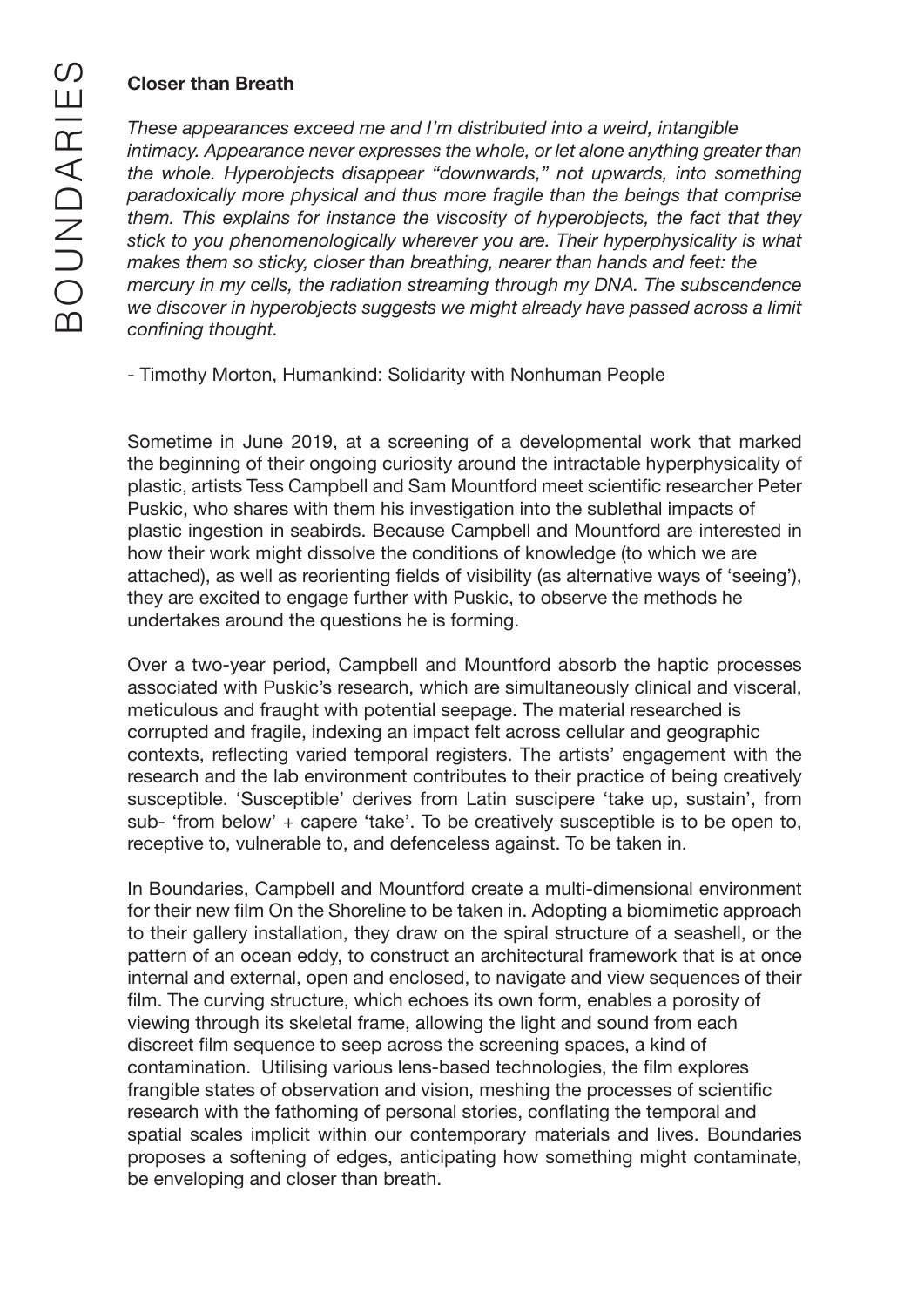If you were to look downwards into a brightfield microscope, you would look through the ocular lens of the eyepiece, down the short body tube and through the small and spherical objective lens, which bends light towards your eye, making an object, illuminated from beneath by a beam of light passing through it, appear larger than it actually is. If the microscope is powerful enough, you could observe the object at its cellular level, allowing you to see the shape of a cell, its nucleus, mitochondria and other organelles. Microscopes scale us down into an intimate universe, allowing us to see a world puzzlingly greater and more infinitely complex than the form that contains it.

\_\_\_\_\_\_\_\_\_\_\_\_\_\_\_\_\_\_\_\_\_\_\_\_\_\_\_\_

If you were to look upwards into the night sky through a telescope, a large and curved piece of glass would gather light from a distant object in that darkness, bending and focusing that light down a long tube towards a second curved piece of glass, the eyepiece, which magnifies the image, bringing it to your eye. The shape of the lens concentrates light, and it is the electromagnetic radiation that is emitted, absorbed or reflected from a distant celestial object that you would see when you look into a telescope. Telescopes siphon astronomical objects from their infinite space. Their distant light spills into our eyes, where the luminosity information is sensed and transmitted by receptors on our ganglion cell membranes, discharging a sequence of physiological impulses, illuminating the dark spaces of our imagination.

If you were a Blackmagic 4K pocket cinema camera and you were unable to resolve a sharp image, you would run through your full focus-range while you chase any form for definition. If the contrast in the field of view is measurable, then your motor will stop and you will have found a focus point. If a defined resolution is not reached, then your motor will 'hunt' until it finds something to focus on. This is auto-focus hunting, where shapes, colours and light become soft and merge, capturing surprising relationships between indeterminate forms of visual information.

If your eyes were in fact feelers, they would be organs of touch that extended out from your body, as an antenna or tentacle might feel its environment. If the act of seeing was an act of touching, the way you see the world would be understood as tactile rather than merely visual, and the tactility of visual experience would mean that you could be touched, and therefore affected, in a profoundly felt way. Seeing would no longer be a separated observational experience, rather it would be an embodiment of perception, a haptic visuality.

Seeing would be touching.

Touching is intimate.

Seeing is sticky.

\_\_\_\_\_\_\_\_\_\_\_\_\_\_\_\_\_\_\_\_\_\_\_\_\_\_\_\_

The migratory feats undertaken by the Flesh-footed Shearwater are extraordinary. Typically, before embarking on their northern post-breeding migration, they head south of the Antarctic Polar Front to feed on cold water upwellings rich in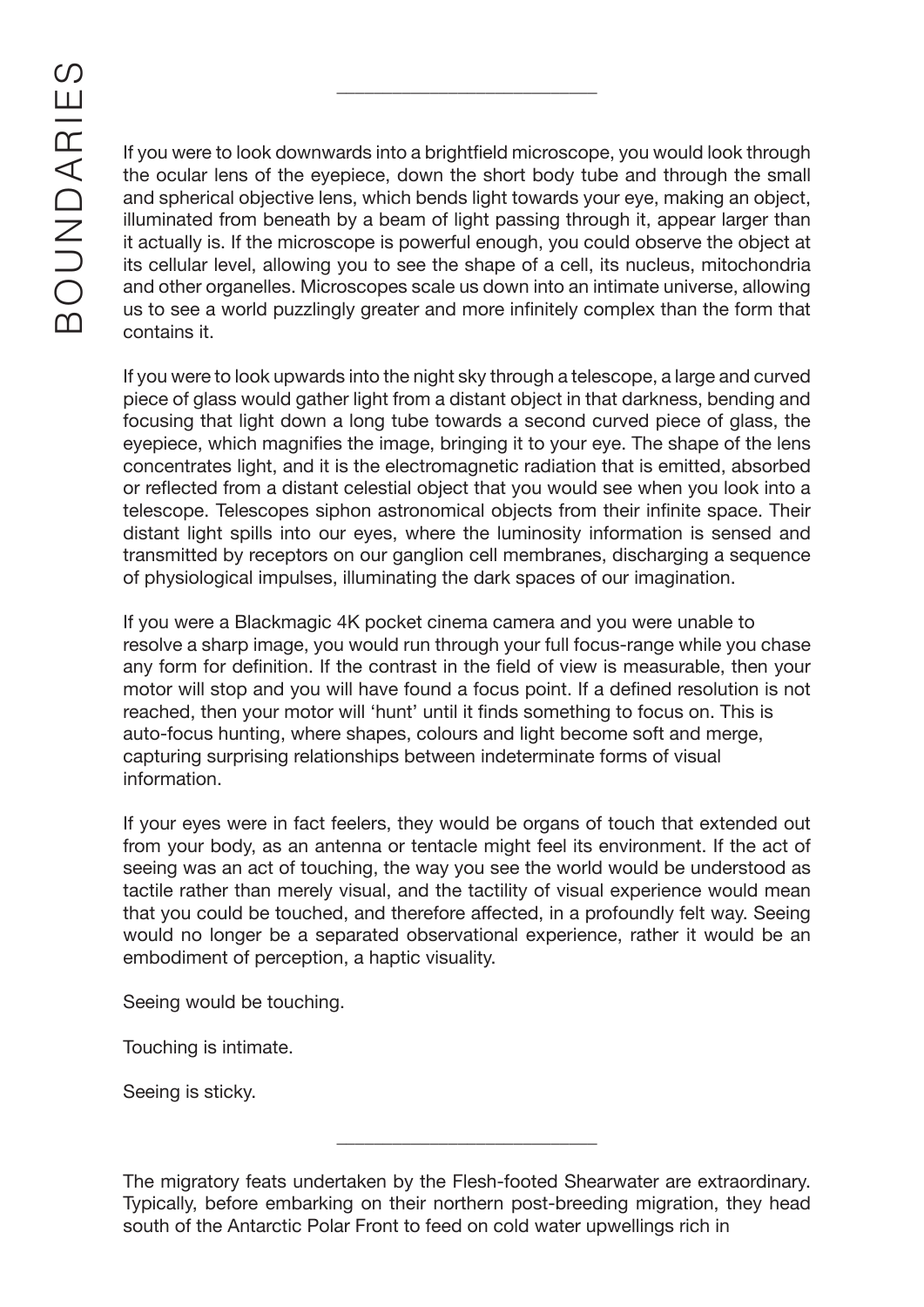zooplankton and predatory fish. They then travel approximately 15 – 17 thousand kilometers north to the Arctic, returning the same distance, a migration that takes place annually.

Increasingly, the shearwaters have beome litmus tests for physical andchemical pollutants within their marine habitats, and more broadly indicators of greater ocean health. The prevalence of the ingestion of ocean plastic debris leads to the substantial compromise of their vital energy and flight-ready integrity, significantly impacting their capacity to complete this essential migration.

\_\_\_\_\_\_\_\_\_\_\_\_\_\_\_\_\_\_\_\_\_\_\_\_\_\_\_\_

Some notes on ingestion:

The word ingest derives from the Latin verb ingere- 'brought in', from in- 'into' + gerere 'carry'.

To ingest is an act of accepting. Physiologically it relates to the process of taking a substance into the body through swallowing or absorbing. Ingestion also refers to the cognitive act of taking in; information, knowledge, skills, beliefs. To receive into the mind and retain. To absorb, assimilate, imbibe.

A bolus (from Latin bolus, "ball") is a soft mass of food and saliva that forms in the mouth during the act of chewing. This masticating process follows the preliminary phase of ingestion, and under ordinary circumstances, the bolus is swallowed and moves down the esophagus to the stomach for digestion.

Ingestion of foreign bodies typically occurs when a non-edible object is swallowed and enters the digestive tract. The foreign body may be regurgitated with the bolus, or become lodged somewhere in the digestive tract where it acts as a contaminant, agitant or cause of critical blockage. Regurgitation and the incapacity to digest are acts of rejection.

\_\_\_\_\_\_\_\_\_\_\_\_\_\_\_\_\_\_\_\_\_\_\_\_\_\_\_\_

The plastic fragments extracted from the bolus and digestive tracts of the shearwaters range in scale, form and colour palette, and while they have been modified by the mechanical and chemical processes of the digestive system, softening their shape and tone, they endure, unable to disintegrate, suspended in a state of hyperpersistence. Campbell and Mountford scan their focus over these semi-digested fragments extracted by Puskic, floating out, separated from any functional or visceral context. The muted qualities are strangley beautiful and disturbing, haunting indicators of an impact which is impossible to grapple in its entirety.

Campbell and Mountford also scan their focus over the interior and exterior environments of Airbnb properies that fringe the coast. As habitats of temporary occupation, they too float out, separated from any authentically lived context, with the residual traces from itinerant visitors gleaned from sight and touch. While, like the plastic fragments, they persist in their littoral terrain, they are also permeable,